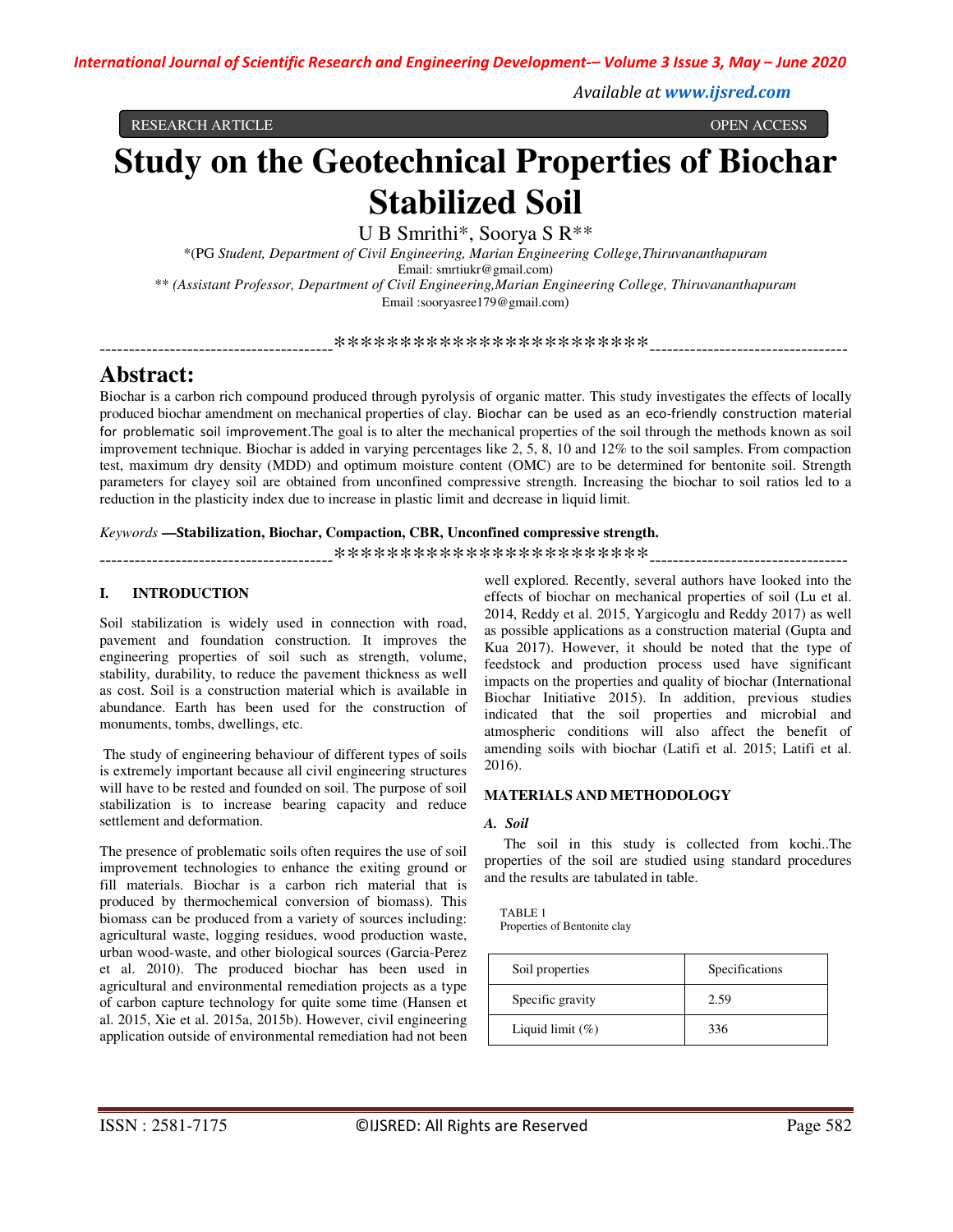| Plastic limit $(\%)$   | 46.79     |
|------------------------|-----------|
| Shrinkage limit $(\%)$ | 12.4      |
| IS classification      | <b>CH</b> |
| $UCS$ (kPa)            | 112.7     |
| $OMC(\%)$              | 38        |
| Dry density $(g/cc)$   | 12.65     |

### *B. Biochar*

The stabilizing agent used in the investigation is biochar. For studying the effect of biochar in soils, different tests were conducted and were added in different concentrations i.e., various percentages. The properties of the biochar are given in the table below:

TABLE 2.

| Properties of biochar               |                       |
|-------------------------------------|-----------------------|
| <b>PROPERTIES</b>                   | <b>SPECIFICATIONS</b> |
| Optimum moisture<br>content $(\% )$ | 0.94                  |
| Total moisture content<br>(%)       | 4.08                  |
| Particle size (mm)                  | 4.75 passing          |
| Total ash $(\%)$                    | 1.77                  |
| Fixed carbon(%)                     | 66.37                 |
| Volatile matter $(\%)$              | 30.92                 |
| Colour                              | <b>Black</b>          |



Fig 1Biochar

### **III.TEST PROCEDURE**

In this study the soil is stabilized using biochar. The soil was treated with different percentages of nano silica like 2, 5, 8 10 and 12%. The atterberg limit, compaction characteristics and unconfined compressive strength are determined as per IS.

### **IV. RESULT AND DISCUSSIONS**.

#### **A.** *Compaction characteristics.*

IS light compaction test was conducted on various percentages of biochar (2%, 5%, 8%, 10% and 12%) with bentonite soil in accordance with the procedure laid in IS: 2720 PART 7 to study the moisture content and dry density relationship. From the test result it is observed that increase in large amount of biochar percentage in soil-biochar mix, OMC got increased and MDD got decreased. The variation in the compaction characteristics are represented in Fig 1 and Fig 2. The data from the test indicates that the optimum moisture content of stabilized soil are increases than that of raw soil due to absorption of water bybiochar. The maximum dry density was noted to decrease slightly with increase in addition of biochar due to difference in specific gravity of materials.



Fig 2Variation on OMC*.*



Fig 3 Variation of maximum dry density

### **B. Atterberg limits**

 Atterberg's limit test was performed as per IS: 2720 (Part 5) 1985. Soil sample passing through 4.25 mm IS sieve was used to determine liquid limit, plastic limit, and plasticity index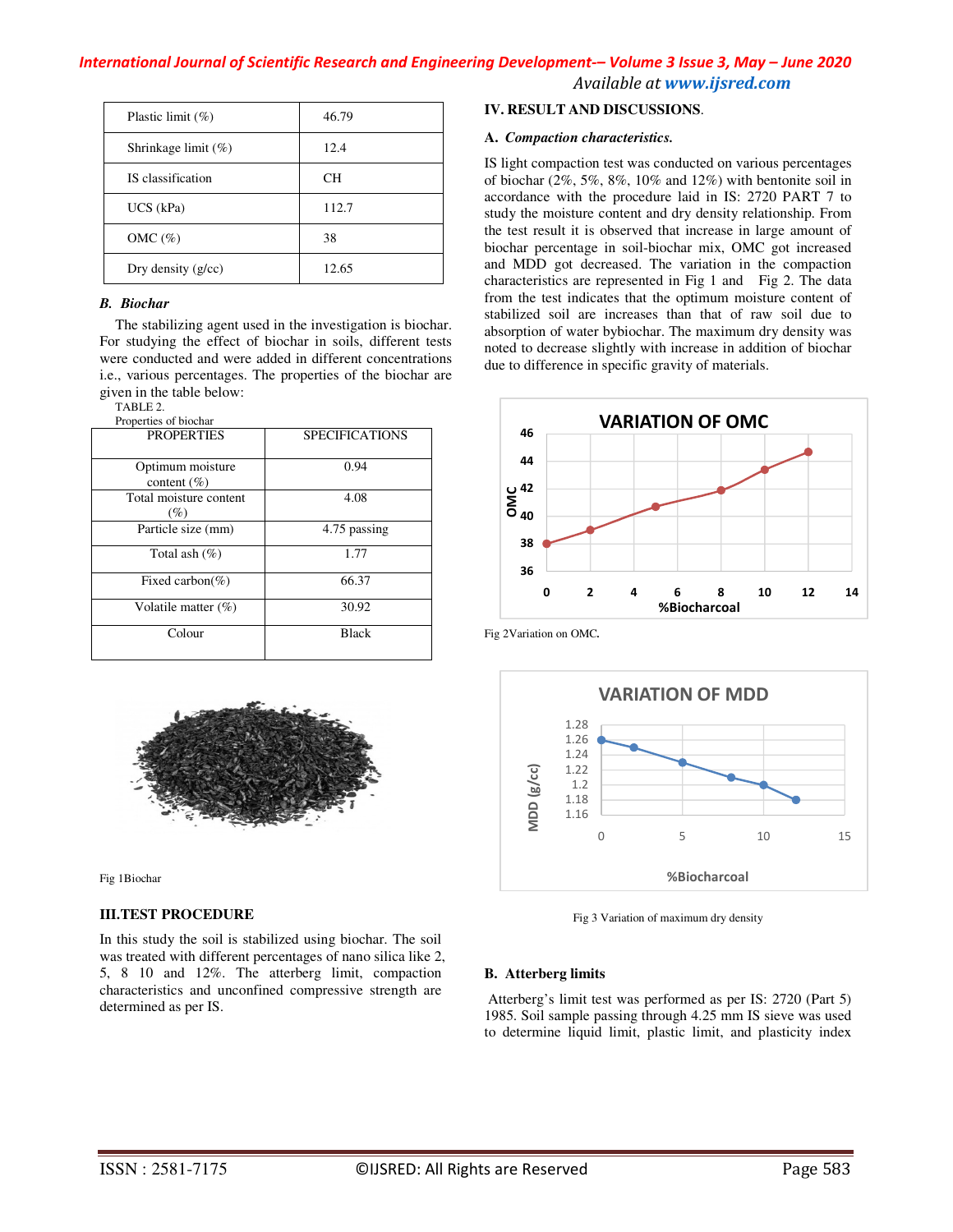# *International Journal of Scientific Research and Engineering Development-– Volume 3 Issue 3, May – June 2020 Available at www.ijsred.com*

characteristics. Variation of Atterberg's limit with the addition of biochar and soil was also studied.

Bentonite was treated with varying percentages of biochar such as 2%, 4%, 6%,8% and 12%. The test result indicates the liquid limit decreases and plastic limit increases.

The decrease in liquid limit on increasing the biochar content due to reduction in thickness of diffused double layer and absorption of water content by biochar.



Fig 4 Variation of liquid limit

When biochar was added into soil, the plastic limit increased. The variation of plastic limit is shown in the Fig 4. Plastic limit increases with increase in dosages of biochar due to the reaction adduced by liquid limit.



Fig 5 Variation of plastic limit .

When biochar was added into soil, the plasticity index is reduced. This reduction is due to decrease in liquid limit and increase in plastic limit.

### *C. Effect on Nano silica on UCS on soil mixtures*

Effect of biochar on the soil with different dosages shows that the compressive strength increases with increase in the dosage of the biochar. Fig 6 represents the UCS results for samples It can be observed that the increase in dosage of biochar increases the UCS value, which is an indication that the

biochar causes a change in the behavior of the soil mass by producing greater bonding between the soil particles. At constant moisture content, due to the absorption of water by biochar, the clay became less compressible, which was worsened with increasing biochar content. This may be the reason for the reduction in the peak strength of stabilised clay with 12% biochar in comparison with clay stabilised with10% biochar. It is clear from Figure 6 that the increase in the UCS of stabilised clay occurs at lower strain in all specimens compared with the natural clay.



Fig 6 Variation of unconfined confined compressive strength

# **V. CONCLUSION**

- Liqiud limit decreases and plastic limit increases. Thereby the plasticity index decreases. A further increase in additive percentage beyond optimum causes reduction in overall rate of PI of stabilised soil.
- Addition of biochar leads to an increase in water absorption and a reduction in pores between clay particles, resulting in a decrease in the maximum dry unit weight andincrease in optimum moisture content of soil.
- The biochar has a positive influence on the stiffness of treated specimens. The addition of biochar to clay causes a reduction in failure strain of the specimens compared with untreated clay.
- At the optimum level of 10%, the biochar provides a stiff particle network to carry applied stresses while the clay particles fill void spaces and hold the specimen together.
- Increasing past this optimum percentage heighten the risk of void space between biochar material while reducing the effectiveness of the soil's cohesive properties, resulting in weaker, brittle mixtures.